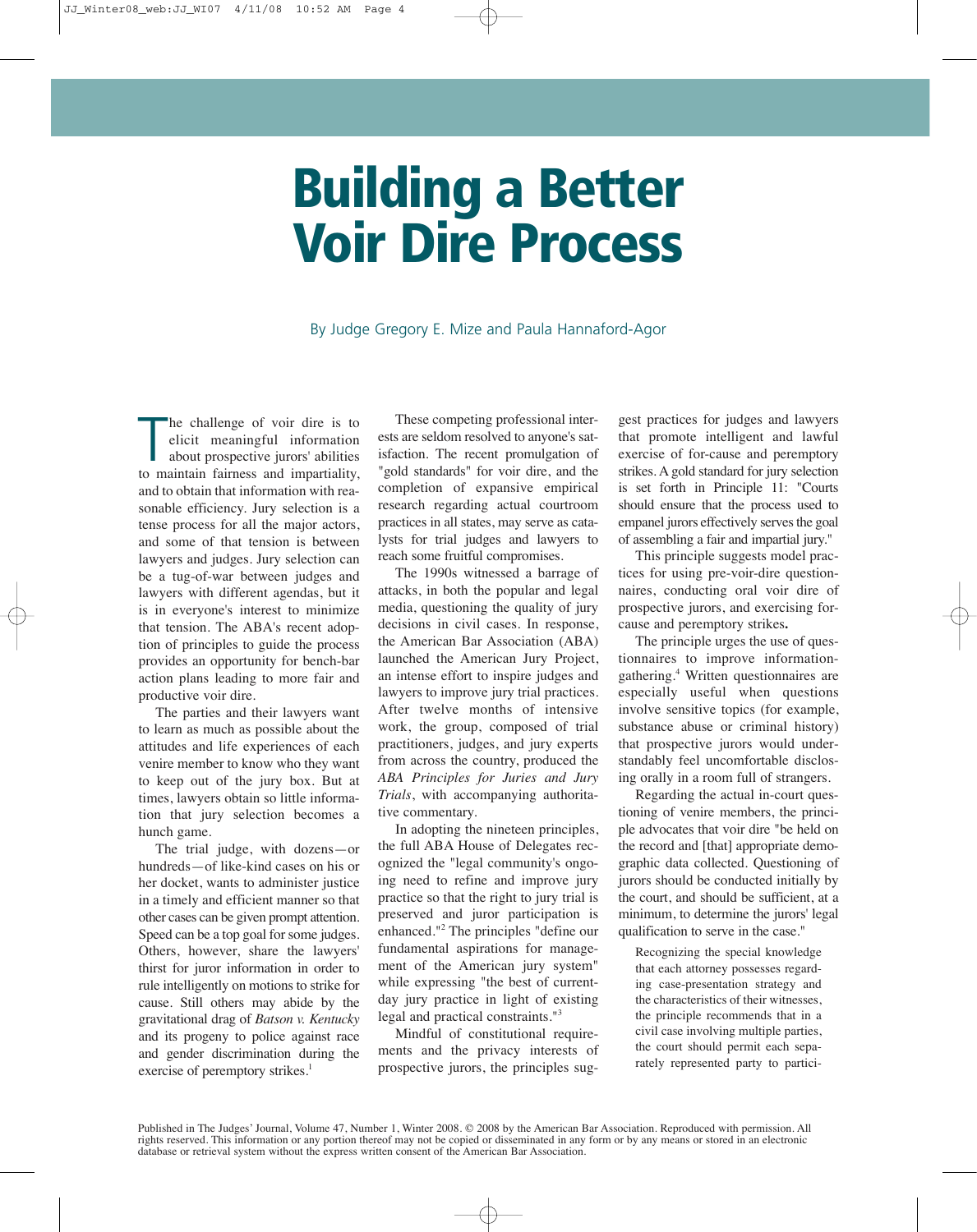pate meaningfully in questioning prospective jurors, subject to reasonable time limits and avoidance of repetition. . . . Where there is reason to believe that jurors have been previously exposed to information about the case, or for other reasons are likely to have preconceptions concerning it, the parties should be given liberal opportunity to question jurors individually about the existence and extent of their knowledge and preconceptions.<sup>5</sup>

Studies show that focused examination of venire members by the court and counsel in a setting more private than an open courtroom can yield valuable information regarding disqualifying conditions. <sup>6</sup> Additionally, empirical research has repeatedly documented that prospective jurors tend to respond more candidly to questions posed by attorneys than those posed by judges.7

Principle 11 aims to boost the efficacy of for-cause and peremptory strikes. It advises that voir dire should "be sufficient to disclose grounds for challenges for cause and to facilitate intelligent exercise of peremptory challenges."8 So that the exercise of for-cause strikes is not an application of haphazard judgments varying from courtroom to courtroom, the principle encourages

each jurisdiction [to] establish, by law, the grounds for and the standards by which a challenge for cause to a juror is sustained by the court. At a minimum, a challenge for cause to a juror should be sustained if the juror has an interest in the outcome of the case, may be biased for or against one of the parties, is not qualified by law to serve on a jury, has a familial relation to a participant in the trial, or may be unable or unwilling to hear the subject case fairly and impartially.<sup>9</sup>

The principle is grounded on the premise that the exercise of evidencebased for-cause strikes should be the primary method to eliminate unfit prospective jurors, reducing pressure

to resort to hunch-driven peremptory challenges. Accordingly, the principle supports a low-threshold standard for court rulings on for-cause motions by stating that

[i]n ruling on a challenge for cause, the court should evaluate the juror's demeanor and substantive responses to questions. If the court determines that there is a reasonable doubt that the juror can be fair and impartial, then the court should excuse him or her from the trial. The court should make a record of the reasons for the ruling including whatever factual findings are appropriate.<sup>10</sup>

Ever since Justice Thurgood Marshall's concurrence in *Batson*, the use of peremptory strikes has been a much-debated topic.<sup>11</sup> Nevertheless, Principle 11 supports both a reasonable number of preemptories and their nondiscriminatory use.

Specifically, it recommends uniformity in the number of peremptory challenges available to each of the parties. Furthermore, the "number of peremptory challenges should be sufficient, but limited to a number no larger than necessary to provide reasonable assurance of obtaining an unbiased jury, and to provide the parties confidence in the fairness of the jury."<sup>12</sup>

Not surprisingly, the principle calls for the use of the three-step *Batson* procedure for policing against the use of peremptory strikes for discriminatory reasons based on race, gender, or ethnicity. Noteworthy, too, is its highlighting of the court's responsibilities:

The court should state on the record the reasons, including whatever factual findings are appropriate, for sustaining or overruling the challenge. When circumstances suggest that a peremptory challenge was used in a constitutionally impermissible manner, the court on its own initiative, if necessary, shall advise the parties on the record of its belief that the challenge is impermissible, and its reasons for so concluding.<sup>13</sup>

### **Current Practices**

In April 2007, the Center for Jury Studies of the National Center for State Courts (NCSC) released its findings from a national study that provided the first comprehensive snapshots of jury procedures, operations, and practices in state and local courts.14Entitled the *State-of-the-States Survey of Jury Improvement Efforts: A Compendium Report*, the study consisted of three separate, but related, components.

The first part documented statewide jury improvement efforts and the state infrastructure governing jury system management and trial procedures in all fifty states and the District of Columbia. The second component concerned the "Local Court Survey" which had been distributed to the states' general-jurisdiction courts and which focused on local jury opera-

**Judge Gregory E. Mize** is retired from the Superior Court of the District of Columbia. He is currently a judicial fellow at the National Center for State Courts where he is guiding NCSC's National Jury Program. His writings include the recently published *State of the States Survey*, the first national study of how jury trials are managed and conducted in federal and state trial courts. He can be reached at gemproductions@mac.com.

**Paula Hannaford-Agor** is the director of the NCSC's Center for Jury Studies. She conducts research and provides technical assistance and education to state court judges and personnel in matters of jury system management and trial procedure. She holds a JD and a master's degree in public policy from the College of William & Mary. She can be reached at phannaford@ncsc.dni.us.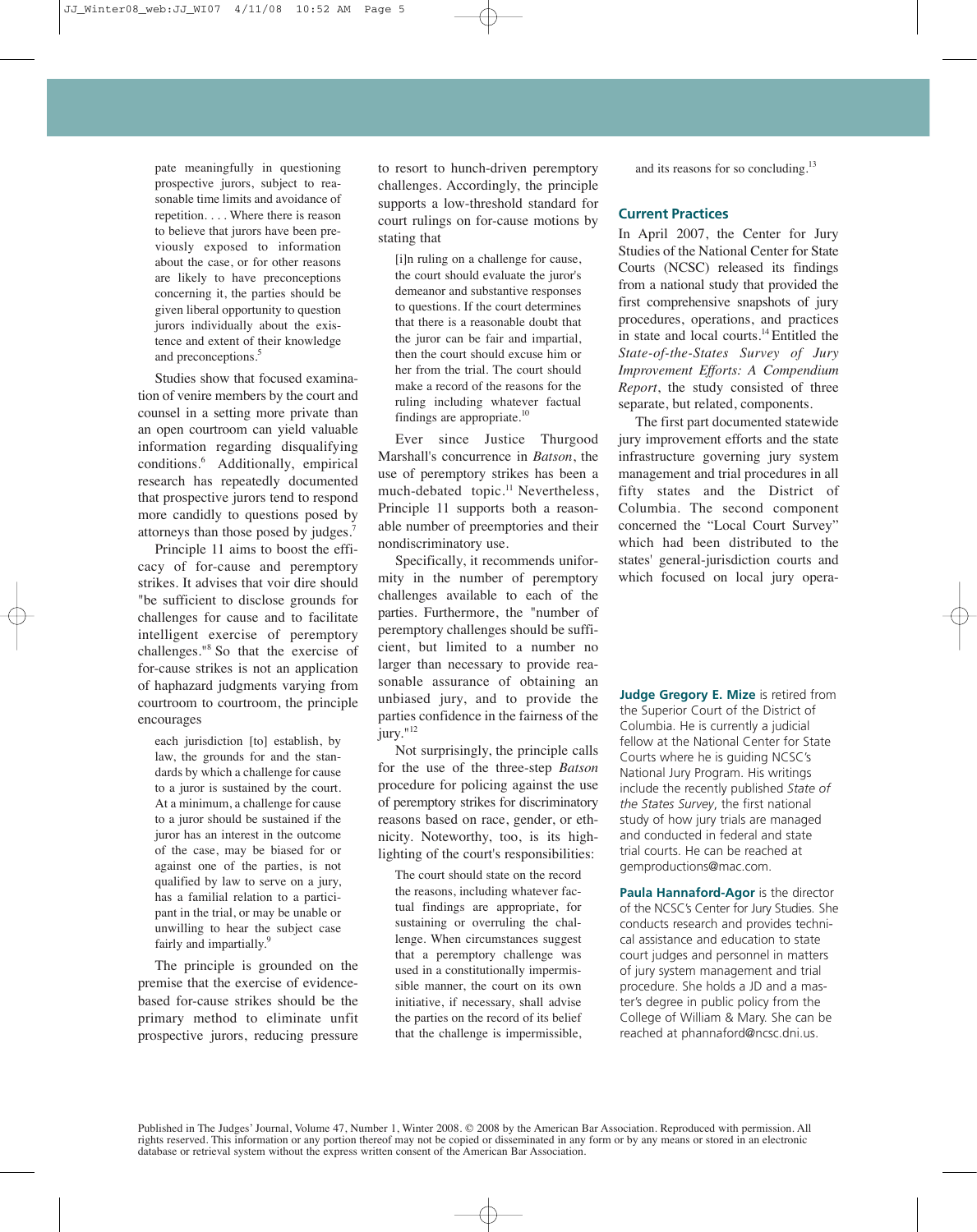tions. The final component focused on the "Judge & Lawyer Survey," in which respondents had been asked to describe jury trial practices employed in their most recent jury trial.

For the "Judge & Lawyer Survey," the NCSC received reports from 11,752 jury trials in state and federal courts in all fifty states plus the District of Columbia, most of which took place between 2002 and 2006. The survey asked judges and lawyers detailed questions about voir dire. Examples of survey questions included queries about who primarily questioned the prospective jurors (the judge or the lawyers); whether jurors were questioned collectively or individually either in the jury box or at sidebar; whether written questionnaires were used to supplement oral voir dire questions; and the total length of the voir dire process.

The survey also collected contextual information about the trials, such as whether the trials was conducted in state or federal courts, the trial locations (state and county or municipality), the type of cases (civil, capital felony, noncapital felony, misdemeanor, or other), the size of the juries impaneled, and the number of peremptory challenges allotted to each side. Overall, the data set provides an extraordinarily rich picture of voir dire practices nationally, as well as variations among states and between state and federal courts.

Some of the study's findings will not surprise lawyers with experience in both state and federal courts or across multiple jurisdictions. For example, voir dire in federal courts is heavily dominated by judges, while state courts tend to lean toward attorney-conducted voir dire. There are some notable exceptions, however. In ten states<sup>15</sup> and the District of Columbia, judge-conducted voir dire is the predominant practice; in another eight states,<sup>16</sup> judges and lawyers share the questioning more or less evenly (Fig. 1, page 7). Whether the judge or the lawyers conduct the bulk of voir dire questioning is often a good indicator of how, and for how long, voir dire is conducted (Table 1, page 8). In judge-conducted voir dire, questions tend to be posed to the entire jury panel with only limited follow-up with individual jurors. As a result, judgeconducted voir dire tends to be much shorter—on average, fifteen to fortyfive minutes less than when judges and attorneys share voir dire questioning equally.<sup>17</sup>

For trials in which attorneys conducted the bulk of voir dire, questions were more likely to be posed to individual jurors, either in the jury box or at sidebar, and the length of voir dire was anywhere from twenty-five minutes longer to nearly two hours longer than in trials in which judges and lawyers shared voir dire equally. These characteristics persisted across court jurisdictions and without distinction between civil and criminal trials.

Some of these findings can be attributed to local legal culture. The law in most jurisdictions grants trial judges extraordinary discretion over voir dire practices. There is surprisingly little cross-pollination between states.As a general matter, federal court practices more closely resemble the practices in the states in which they are located than those of other courts within the same federal circuit, which suggests that local legal culture tends to encompass the entire legal community within a state but seldom crosses state lines.

There is some evidence from the survey data that voir dire practices may have become institutionalized in their state infrastructures, especially with respect to the statutorily prescribed number of jurors to be impaneled in each case and the number of peremptory challenges allotted to each side. Although they do not provide a perfect correlation in every instance, statistical analyses indicate that trials in which twelve jurors must be impaneled tend to be characterized by more attorney-conducted voir dire, more individual questioning of jurors in the

jury box and at sidebar, and more time spent on voir dire compared to cases with fewer jurors. In contrast, trials in which the parties have comparatively more peremptory challenges tend to be characterized by judge-conducted voir dire, less individual questioning of jurors, and less time altogether spent on voir dire.

These findings suggest there is an inherent compromise that has developed over time and has become part of the local legal culture in each jurisdiction. Judges permit greater levels of attorney participation in voir dire as the number of jurors to be impaneled increases, perhaps to reduce their own workload in questioning larger panels. On the other hand, judges may be more willing to restrict participation for attorneys when the parties have greater latitude to act on hunches and remove jurors with peremptory challenges.

### **Ideal Meets Real**

In comparing the ABA principles and the NCSC's *State-of-the-States Survey*, we see an ideal standing beside the real. In tandem, they present challenging questions. What do we intend to accomplish? Why do we do what we do during voir dire? Are we fulfilling our mission in actual practice?

To accept the principles is to concur that jury selection should be a rational, information-gathering process for winnowing away citizens who are unlikely to maintain fairness and impartiality throughout the trial. To embrace the principles is to believe that

- during voir dire citizen candor is highly valuable,
- a critical mass of information is needed with respect to each prospective juror in order for the parties and the court to assess whether that citizen should be struck from the panel, and
- a judge must make reasonable and understandable rulings on contested efforts by the parties to eliminate certain prospective jurors.
- To implement the principles is to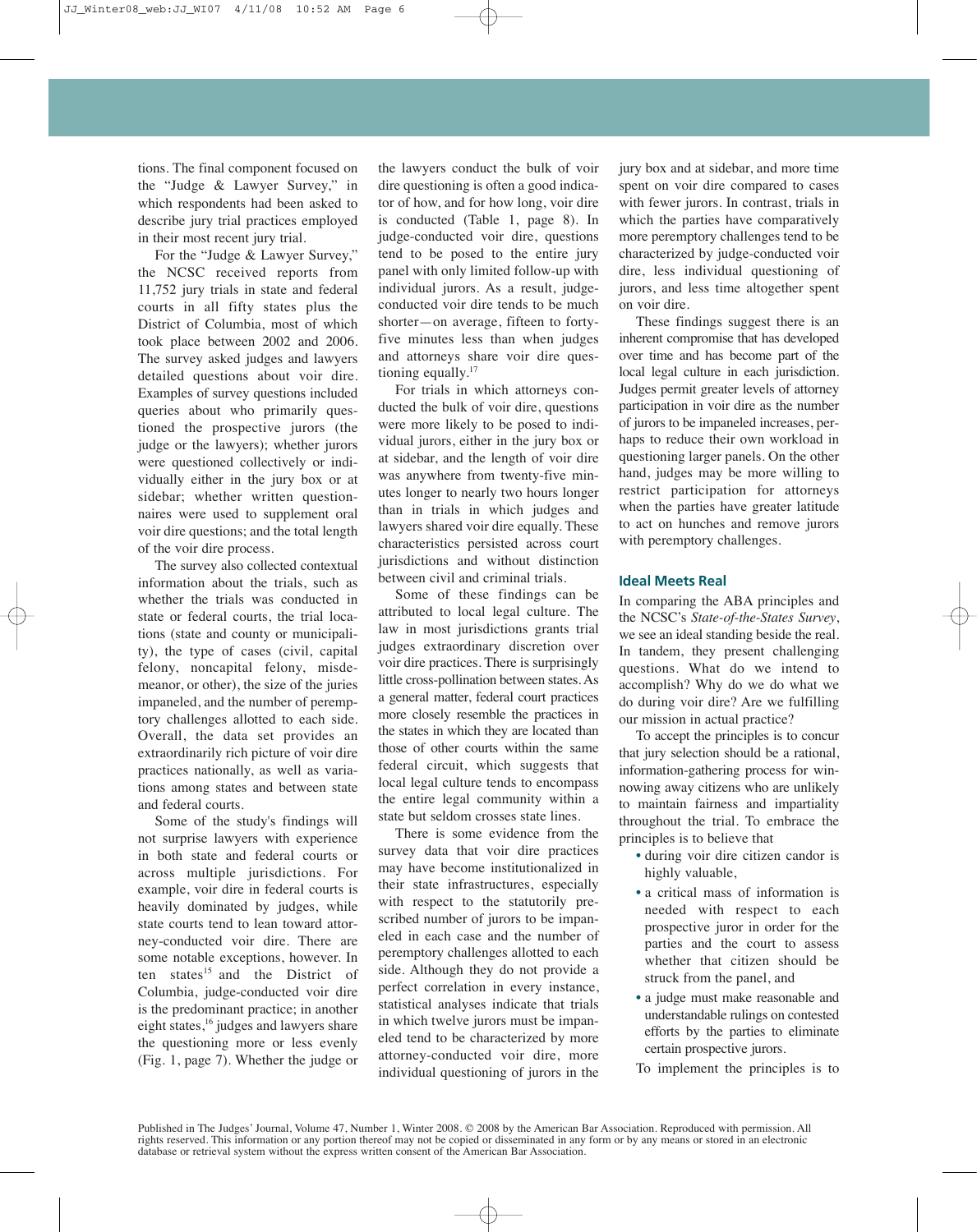commit to using several informationgathering (and occasionally time-consuming) tools: questionnaires, meaningful co-participation of judge and lawyer during voir dire questioning, and at least some individualized questioning of prospective jurors.

The *State-of-the-States Survey*, like box scores in the sports pages, presents several undeniables. The numbers show that judges and lawyers largely do not conduct voir dire responsibilities in balanced shares. The length of time to conduct jury selection varies significantly depending on whether judges or attorneys dominate the action.

The information-promoting techniques recommended in Principle 11 use of questionnaires and individualized questioning of prospective jurors—are hardly ever employed. Judge-dominated selections are most likely to have voir dire questions addressed to the venire members at large. Conversely, when voir dire is led by attorneys, prospective jurors are significantly more likely to be questioned individually for long periods of time, possibly on matters unrelated to the issues likely to arise at trial.

We add to this landscape an ingredient mentioned at the start: the differing and often competing jobs of judge and trial lawyer. Throughout the trial, a lawyer is committed to the zealous pursuit of his or her client's best interests to the maximum extent provided by law. In contrast, a judge has no client and is beholden to a lofty, impersonal goal—impartial application of the law in the administration of justice.

Moreover, during jury selection, an additional functional distinction is in play. Under the *Batson* line of cases, trial judges have a singular "affirmative duty to enforce the strong statutory and constitutional policies" that protect prospective jurors from being removed from jury service because of their race, gender, or ethnicity. <sup>18</sup> Indeed, since 1991, trial courts have had the solemn duty to protect the "dignity" of everyone involved in jury selection as well as the "integrity of the courts."19

The public-interest duties of trial

judges are more easily stated than effectuated. The U.S. Supreme Court fashioned a clumsy enforcement standard that calls on a lawyer, challenged with a *Batson* violation, to proffer an explanation that need not be persuasive or even plausible so long as it is believable and does not deny the equal protection rights of either the juror or a party. <sup>20</sup> In this context, many are not surprised that experienced lawyers, in the heat of adversarial combat, might choose to avoid the strictures of *Batson* in order to seek a client-prone, adversary-unfriendly jury. 21

Is the future availability of peremptory challenges jeopardized by their too-frequent use in a discriminatory manner? What happens when loyalty to the client conflicts with the right of the citizen to serve on the jury? When the interests of the various stakeholders come into conflict, are there any circumstances in which the interests of individual jurors, or of the broader community, should trump those of the litigants? In the real world, is it left to a few idealists to care about public trust and confidence in the court system?

## **Some "What Ifs"**

We suggest that readers ponder the real-world dynamics playing out between lawyers and judges during voir dire and place that perception beside Principle 11. Might the ABA's adoption of the principles provide an opportunity for judges and lawyers to begin discussing what a more mutually desirable voir dire could look like? Is there likely agreement among bench and bar in one's home jurisdiction that the "system" would be better served if we worked together to attain greater juror candor in cases?

Would additional disclosures about the life experience of venire members increase discernment of citizen bias and incapacity to serve? If so, would the exercise of for-cause and peremptory strikes become more reason-based? More efficient?

As we pause to think about the

whys and hows of jury selection, more questions naturally arise. If the trial judge is expected to protect the civic rights of prospective jurors and promote public trust and confidence in the courts, what is the role of the trial advocate in those regards? To the degree that any potential juror believes he or she is being struck from jury service for no seemingly rational reason, or for a discriminatory purpose, is public trust undermined? Do members of the trial bar have any obligation to make jury selection and deselection a more rational, on-therecord process?

Can we agree that a jury panel free of predispositions toward any party even the lawyer's own client—leads to a "better" jury? Do we have a duty to provide answers to any of these questions to our clients?

Are there voir dire practices or procedures that plaintiff and defense attorneys would like to see used more often in their jurisdiction? Examples of such practices or procedures might include an opportunity to ask at least a couple of individualized questions to venire members or a voir dire less dominated by judges but still subject to meaningful judicial oversight. Per the new discovery provisions of the Federal Rules of Civil Procedure, would it be advisable for opposing counsel to regularly "meet and confer" before trial regarding the use of a simple juror questionnaire or about filing a joint motion for approval of several voir dire procedures?<sup>22</sup> Are we willing to give up some of our customs in order to achieve a more information-filled voir dire?

Do judges feel their local legal culture would do well to attempt any new practice or procedure during jury selection? Would they prefer that trial lawyers refrain from arguing their case prematurely during voir dire? Are they willing to invite more lawyer participation in exchange for prompt and economical voir dire questioning by attorneys?

Would judges advocate promulga-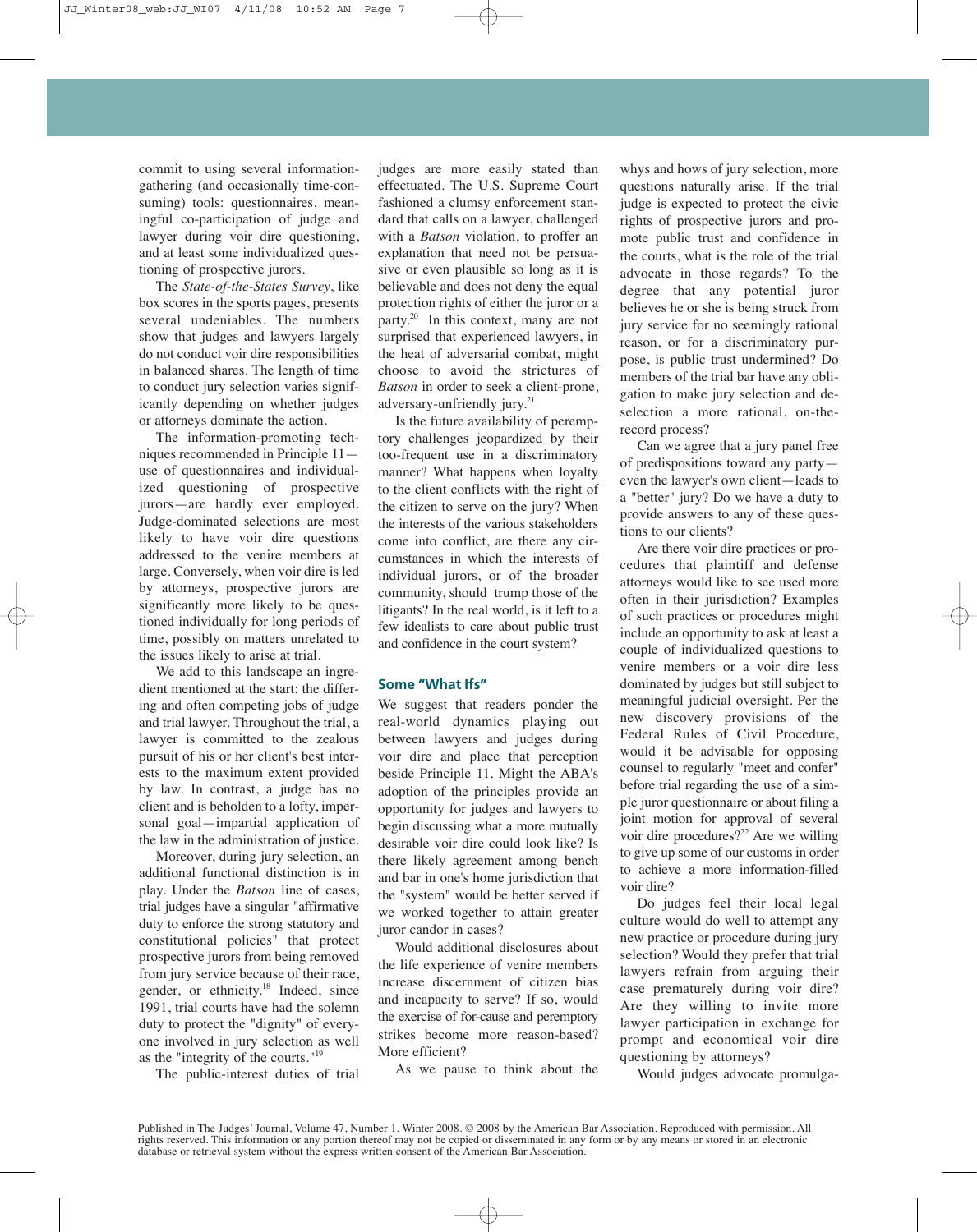| <b>Table 1: Voir Dire Practices</b>                                                                                                                   |                                            |                                             |
|-------------------------------------------------------------------------------------------------------------------------------------------------------|--------------------------------------------|---------------------------------------------|
|                                                                                                                                                       | <b>State Court</b>                         | <b>Federal Court</b>                        |
| Who Conducted Voir Dire (% of Trials)<br>Exclusively or predominantly by judge<br>Judge and lawyers equally<br>Exclusively or predominantly by lawyer | 25.9<br>19.4<br>54.6                       | 69.6<br>13.6<br>16.8                        |
|                                                                                                                                                       | <b>Judge-Dominated</b><br><b>Voir Dire</b> | <b>Lawyer-Dominated</b><br><b>Voir Dire</b> |
| <b>Voir Dire Methods (% of Trials)</b><br>Questions posed to full jury panel?                                                                         | 86.9                                       | 82.8                                        |
| Questions posed to individual jurors in jury box?                                                                                                     | 46.7                                       | 65.5                                        |
| Questions posed to individual jurors at sidebar?                                                                                                      | 35.7                                       | 24.7                                        |
| General written questionnaire                                                                                                                         | 28.3                                       | 38.1                                        |
| Case-specific written questionnaire                                                                                                                   | 5.6                                        | 5.8                                         |
| <b>Number of Jurors Impaneled (Mean)</b>                                                                                                              |                                            |                                             |
| Civil trials                                                                                                                                          | 9.2                                        | 9.8                                         |
| Felony trials                                                                                                                                         | 11.4                                       | 11.5                                        |
|                                                                                                                                                       |                                            |                                             |
| <b>Number of Peremptory Challenges per Side (Mean)</b><br>Civil trials                                                                                |                                            |                                             |
| Felony trials                                                                                                                                         | 4.0<br>8.5                                 | 3.9<br>7.6                                  |
|                                                                                                                                                       |                                            |                                             |

tion of a court rule defining the meaning and standards for excusing a prospective juror for cause? Conversely, what routines might they be willing to give up in order to gain a more effective voir dire? Questioning of citizens that is exclusively conducted by judges? Sole reliance on questions posed to the entire panel?

If our reflections and open questions resonate with you, we invite you to inspire, or even lead, an action plan in your jurisdiction to elevate the quality of jury selection practices. This endeavor could include the launch of bench-bar conferences to refine needs and desires and to distill practical options. <sup>23</sup> It might be advisable for volunteer judges and lawyers to design and implement pilot projects that would

- draft model voir dire questionnaires to be used in a sampling of cases and evaluated over a specified time period ;
- undertake individualized voir dire in some courtrooms, followed by an evaluation by host judges that would be shared with other judges

and the trial bar;

- experiment with balanced judgelawyer voir dire questioning of prospective jurors;
- try out new procedures for the elimination of unfit venire members using a clearly defined concept of "for cause."

Competing judge-lawyer professional interests in voir dire are seldom resolved to anyone's satisfaction, but the ABA's new standards and the results of an NCSC survey may serve as catalysts for compromise. The possibilities are innumerable. In this matter, you are the jury, and it may be time to render some verdicts. ■

*A version of this article first appeared in the March 2008 issue of* Trial Magazine *and is reprinted with permission.*

#### **Endnotes**

1. 476 U.S. 79 (1986).

2. ABA, Preamble, *Principles for Juries and Jury Trials* 2 (Aug. 2005). The Principles, without the accompanying commentary, are available online at www.abanet.org/juryprojectstandards/ principles.pdf.

3. *Id.*

4. The acquisition of information from each prospective juror is not a limitless goal. Principle 7 states, "Courts should protect juror privacy insofar as consistent with the requirements of justice and the public interest." *Id.* at 8. 5. *Id.* at 13-14 (emphasis added).

6. Gregory E. Mize, *Be Cautious of the Quiet Ones* (2003), w w w . a b o t a . o r g / p u b l i c a t i o n s / article.asp?newsid=94; Gregory E. Mize, *On Better Jury Selection: Spotting UFO Jurors Before They Enter the Jury Room,* 33 CT. REV. 1 (Spring 1999); Kimba M. Wood, *The 1995 Justice Lester W. Roth Lecture: Reexamining the Access Doctrine,* 69 S. CAL. L. REV. 1105, 1118- 20 (1996).

7. Susan E. Jones, *Judge- Versus Attorney-Conducted Voir Dire,* 11 LAW & HUM. BEHAV. 131 (1987); David Suggs & Bruce D. Sales, *Juror Self-Disclosure in the Voir Dire: A Social Science Analysis,* 56 IND. L.J. 245, 250-58 (1981).

- 8. ABA, *supra* note 2, at 14.
- 9. *Id*.

10. *Id*.

11. Morris B. Hoffman, *Peremptory Challenges Should Be Abolished: A Trial Judge's Perspective*, 64 U. CHI. L. REV. 809 (1997); *Minetos v. City Univ.*, 925 F. Supp. 177 (S.D.N.Y. 1996); Nancy S. Marder, *Beyond Gender: Peremptory Challenges and the Roles of the Jury*, 73 TEX. L. REV. 1041 (1995); Jeffrey Abramson, We the Jury ch. 2 (1994).